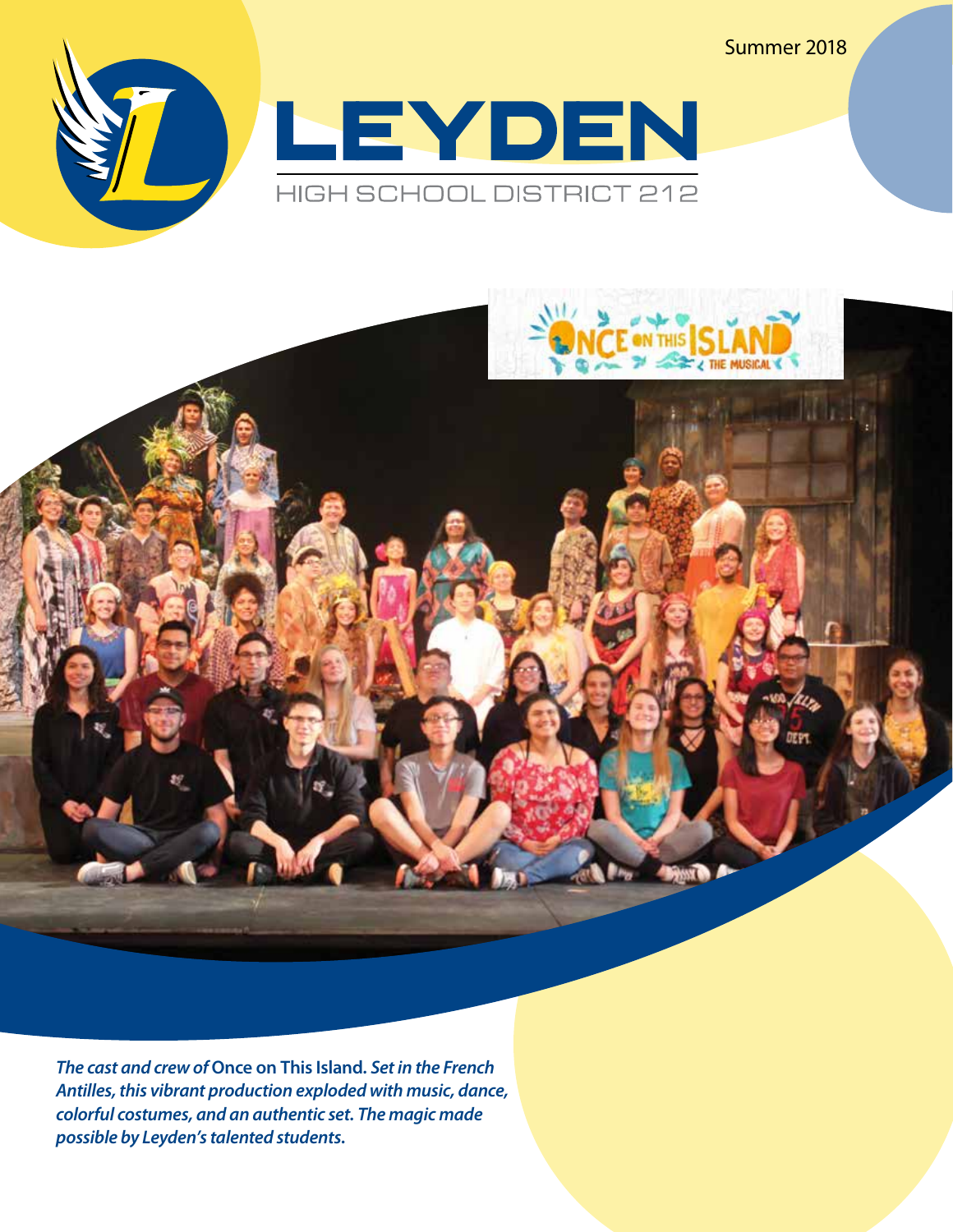# Superintendent's Corner



*Nick Polyak, Ed.D. Superintendent*

Hello Leyden Family,

Another year has come and gone at Leyden. I'd like to congratulate our graduates and wish them well in their next phases of life. I'd also like to congratulate and thank all of our retirees for what they've done over the years to make a difference in the lives of kids.

We ended this year with some great news from *U.S. News and World Reports*. In their annual rankings of high schools in the United States, they awarded West Leyden a silver medal as their #52 high school in Illinois. When you consider that Illinois has 1,519 high schools that puts West Leyden in the top 3.4% of all schools.

These rankings are based on college readiness, advanced placement coursework and performance, math proficiency, and reading proficiency. The programming and efforts in these areas are happening at both East Leyden and West Leyden. Their teachers and students are to be commended for these efforts and the entire Leyden community should be very proud of this recognition from *U.S. News and World Reports*.

Remember you can follow our ongoing construction projects at *www.leyden212.org/ construction* by clicking on "Live Look." I am always excited to share what is happening at Leyden, and I thank you again for all you do to support our students and our community!

With #leydenpride, Nick Polyak

## District recognized for outstanding budget presentation

The Association of School Business Officials (ASBO) International has awarded Leyden High School District 212 the Meritorious Budget Award (MBA) for excellence in budget presentation during the 2017–2018 budget year.

The association says the district has been participating in the MGA program for four years, a reflection of the district's commitment to fiscal integrity. "The MBA serves as a gold-star designation and promotes continuous improvement reasons districts apply year after year," says ASBO International Executive Director John Musso.

The MBA program promotes and recognizes excellence in school budget presentation and enhances school business officials' skills in developing, analyzing, and presenting a school system budget. After a rigorous review by professional auditors, the award is conferred only on school districts that have met or exceeded the program's stringent criteria.

"We are incredibly proud of the work our fiscal services team does as responsible stewards of the community's resources," says Nick Polyak, District 212 Superintendent. "This award is a reflection of the team and of the work they do every day in support of our students and our community. It celebrates all of their efforts." This is the 13th consecutive year Voya Financial, Inc. has sponsored the MBA program. The corporation is composed of retirement, investment and insurance companies that serve the financial needs of approximately 13 million individual and institutional customers in the United States.

MERITORIOU

Founded in 1910, ASBO International is a professional organization of 5,000 members that provides programs and services to promote the highest standards of school business management practices, professional growth, and the effective use of education resources.

### Leyden District 212 **Board of Education**

### **Board of Education meetings are in the East Campus Board Room.**

*Front row: James Lima, Secretary; Gregory Ignoffo, President; Gloria Murawska, Vice President Back row: Marco Chaidez, Joseph Trevino, Lisa Anthony, Sandra Boehm, John Tobin, Lejla Sadikovic*

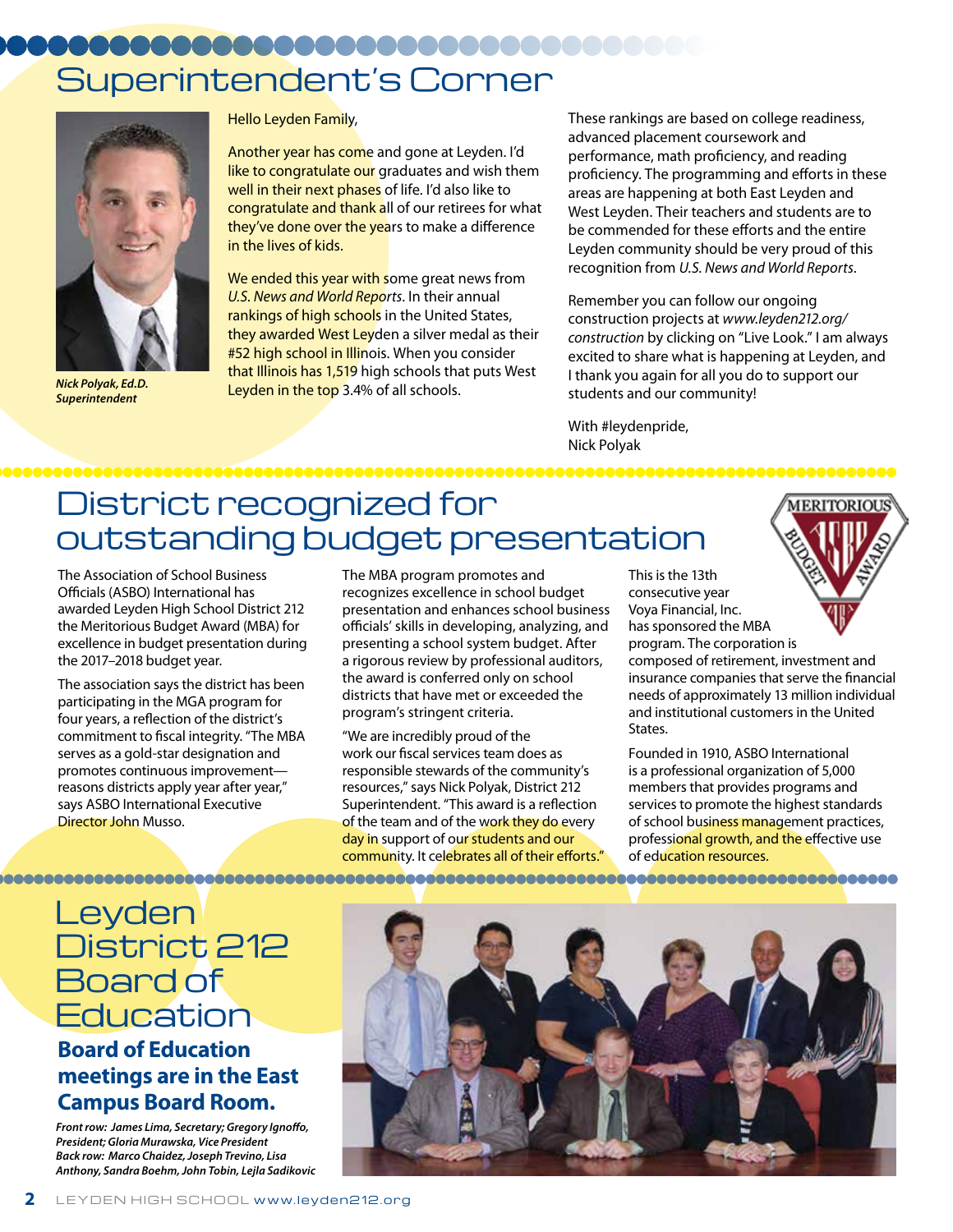## 30th Annual William H. Fern Awards Ceremony

Leyden students, faculty, and staff were honored at the 30th Annual William H. Fern Awards Ceremony held on Thursday, April 19. William Fern, a former Leyden teacher, began the awards program after he retired from teaching several years ago. Faculty and staff select the honorees by voting for those who have exhibited extraordinary effort, talent and dedication to their goals and work. In recognition of their **accomplishments**, each winner receives a monetary gift from Fern.

#### **2018 Fern Awards and Outstanding Achiever Awards**

#### **The Patricia Schuler Award for Excellence in Art**

East: Joseph Sanchez Outstanding Achiever: Monica Rochnowski

#### **The John Frederiksen Award for Excellence in Art**

West: Shakty Granados Outstanding Achiever: Juliet Ocon

#### **The Ken Monahan Award for Excellence in Bilingual Education**

East: Carolina Meza-Quintero Outstanding Achiever: Brian Morales-Hernandez

#### **The Paul Brown Award for Excellence in Business Education**

East: Catherine Saponieri Outstanding Achiever: Beatriz (Bea) Verin

#### **The Kathy Robbins Award for Excellence in Business Education**

West: Andrew Sopt Outstanding Achiever: Jennifer Lopez

#### **The James Callister Award for Excellence in English**

East: Christopher Lingat Outstanding Achiever: Adriana Olvera-Cabral

#### **The James Terrill-Liesz Award for Excellence in English**

West: Elzbieta Anna Wojtasik Outstanding Achiever: Ninamarie Sansone

#### **The Kathy Klaus Award for Excellence in Family and Consumer Sciences**

East: Vicki Dahlke Outstanding Achiever: Franco Petrucci

#### **The Christina Williams Award for Excellence in Family and Consumer Sciences**

West: Jose Cooper Outstanding Achiever: Gia Possemato

#### **The Dave Berton Award for Excellence in Industrial Technology**

East: Riley Morioka Outstanding Achiever: Svetoslav Zografski

#### **The Jim Hopp Award for Excellence in Industrial Technology**

West: Sergio Quintana Outstanding Achiever: Ramon Rocha

#### **The Joanne Corwin Award for Excellence in Mathematics**

East: Madison Jedlink Outstanding Achiever: Isabella Dillolo

#### **The Laurie Hodgson Award for Excellence in Mathematics** West: Marco Guzman

Outstanding Achiever: Miguel Herrera

#### **The Carolyn Dunoon Award for Excellence in Modern Languages** East: Hubert Kicinski

Outstanding Achiever: Kirsten Polen

#### **The Marcel Lewinski Award for Excellence in Modern Languages**

West: Gonzalo Carrillo Outstanding Achiever: Anthony Aguilar

#### **The Henry Hiorns Award for Excellence in Music**

East: Joecel Orbon Outstanding Achiever: Nathaniel Mesa

#### **The Joe Idaszak Award for Excellence in Music**

West: Carlos Toral Outstanding Achiever: Victor Alvarez

#### **The Gary Wolf Personal Achievement Award**

East: Luis Lope Outstanding Achiever: Jose Ramirez

#### **The John Testa Personal Achievement Award**

#### West: Carla Garcia Outstanding Achiever: Eric Escobedo

West Life/Bridge: Yulissa Becerra Outstanding Achiever: Zuella Smith

#### **The Eileen Wudel Award for Excellence in Physical Education**

East Female: Julia Werynski Outstanding Achiever Female: Hanna Schmitt

East Male: Julian Munoz Outstanding Achiever Male: Ocean Johnson

#### **The Tim Ruettiger Award for Excellence in Physical Education**

West Female: Isabelle Ivy-Raydl Outstanding Achiever Female: Maya Garcia

#### West Male: Shane Allen Outstanding Achiever Male: Ryan Jaffary

#### **The Jane Russell Award for Excellence in Science**

East: Nathaniel Martinez Outstanding Achiever: Isabella Lollino

#### **The Dalia Zygas Award for Excellence in Science**

West: Ivan Solis Outstanding Achiever: Jessica Rangel-Galera

#### **The Robert Johnson Award for Excellence in Social Studies**

East: Alexis Pacheco Outstanding Achiever: Ruben Huerta

#### **The Larry Crippin Award for Excellence in Social Studies**

West: Stephanie Herrera Outstanding Achiever: Jacqueline Quinones

#### **Extra-Curricular Fern Awards**

**The Gloria Currins Award for Excellence in Student Council**

East: Joshua Strauss West: Shivani Parekh

#### **The Jack Leese Award for Excellence in Athletics** East Female: Tara Mackey

East Male: David Duwal

#### **The Darle Kriete Award for Excellence in Athletics**

West Female: Jazmin Santoyo West Male: Eduardo Hernandez

#### **The Richard Nardini Award for Excellence in Student Activities**

East: Hanna Evangelista West: Val Cruz

#### **The Paul Schmidt Award for Excellence in Student Activities**

East: Jason Kemp West: Nathian Saucedo

#### **Faculty and Staff Fern Awards**

#### **The Gene McCormack Award for Fine Teaching in English**

East: Jeanette Gagliardi West: Steve Marten

#### **The Bob Swords Award for Fine Teaching in Family and Consumer Sciences** East: Nichole Sweeney

West: Alicia Kadlitz

#### **The Thomas Masters Award for Work in Student Services**

East: Arturo Martinez West: Shaina Landau

#### **The Reg Green Award for Fine Teaching in**

**Art and Music** East: Lynette Rosen West: Stacy Cunningham

#### **The Mike Dickey Award for Fine Work in Coaching**

East: Tim Stark West: Cam Jackson

#### **The Rosanna Andras Award for Significant Staff Contribution**

East: Carolyn Dundovich East: Michael Miceli

#### **The Norma Thompson Award for Significant Staff Contribution**

West: Louise Jarke West: Dennis Fritz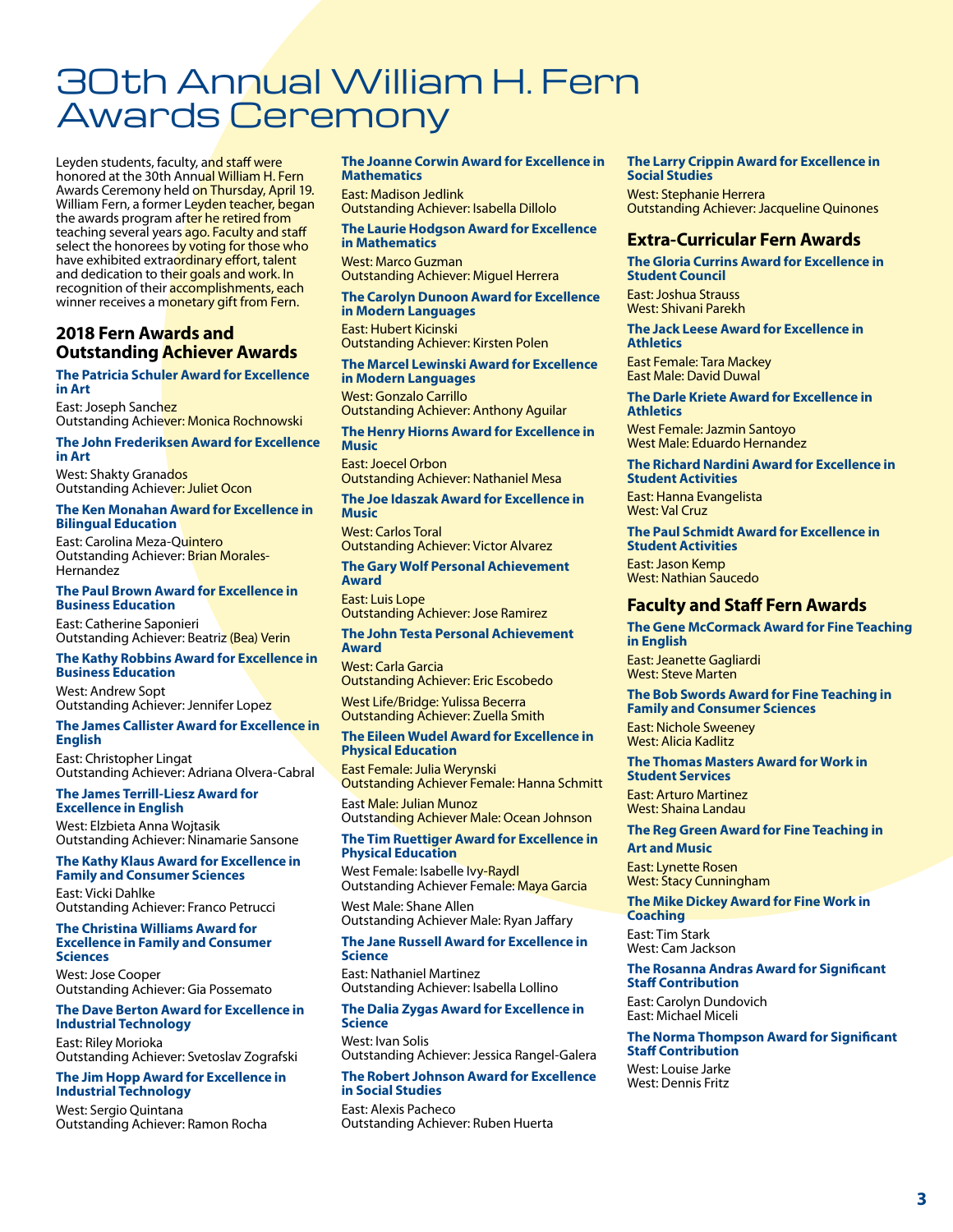# Music Notes

### **Vocal Jazz Ensemble featured in DownBeat magazine**

Leyden's Vocal Jazz Ensemble from the 2016-2017 school year was recently recognized by DownBeat magazine as a winner of the 41st Student Music Awards. A part of the music department's extra-curricular choir offerings, the ensemble performs under the guidance of choral director Stacy Cunningham.

The ensemble was featured in the May 2018 issue of DownBeat magazine, a Chicago-based publication that covers the jazz, blues, and music scene as well as recognizing outstanding student music throughout the United States.

"This is an incredible accomplishment, like winning a national championship," says Bryan Miller, music department chair.

 The group received outstanding performance recognition in the high school blues/pop/rock category. Groups are recognized by age group, including junior high, high school, and undergraduate levels. Categories also include other vocal styles and instrument-only ensembles.

"It's a huge honor and I'm so proud of our kids and the music they make," says Cunningham, referring to the ensemble. "They earned this recognition as the ensemble wanted to



*Pictured from L to R, members of Leyden's 2017-2018 Vocal Jazz Ensemble: Sebastian Nowicki, Amanda Cortez, Arian Bace, Mason Becker, Raul Rivera, Stephanie De La Cruz, Michelle Ortiz, Miranda Flanagan and Carlos Toral. The ensemble won the 2018 Downbeat Award for Blues/Pop/Rock Group.*

be challenged and liked working hard on their music. They grew a lot and shared their music."

Started in 2006, the small, auditiononly ensemble performs at events like the holiday, spring and pops concerts, as well as a variety of festivals.

A member of the music department for 14 years, Cunningham also is the music director for the Illinois High School Theatre Festival allstate production of *Big Fish*. The production is one of 11 theater groups nationwide invited to perform during the International Thespian Festival in Nebraska held in June.

### **Music Students earn Superior Division I rating at the IHSA state contest**

About 200 Leyden musicians competed in the Illinois High School Association (IHSA) State Organizational Music Contest held at Oak Lawn Community High School on April 13.

In final competition, students in the Symphonic Orchestra, String Band, East Concert Band, and West Concert Band received a Superior Division I rating for their performances, the highest rating possible.

According to Bryan Miller, music department chair, performances are adjudicated by a panel of three career field experts who collectively have more than a century of music education experience. "This is a fantastic accomplishment, and is especially impressive because Leyden is one of the very few schools choosing to enter all program levels in the IHSA state contest. It is comparable to freshmen playing at the varsity level and getting the highest scores," he says.

Music students go to great lengths to keep music classes in their schedule, Miller explains. They are "fiercely dedicated to the activity and loyal to each other" he notes, adding that the students' families are exceptionally supportive.

It is fantastic to see so many kids involved, and even better to see them all come together to be so very successful at such a high visibility event like the IHSA state contest," he says.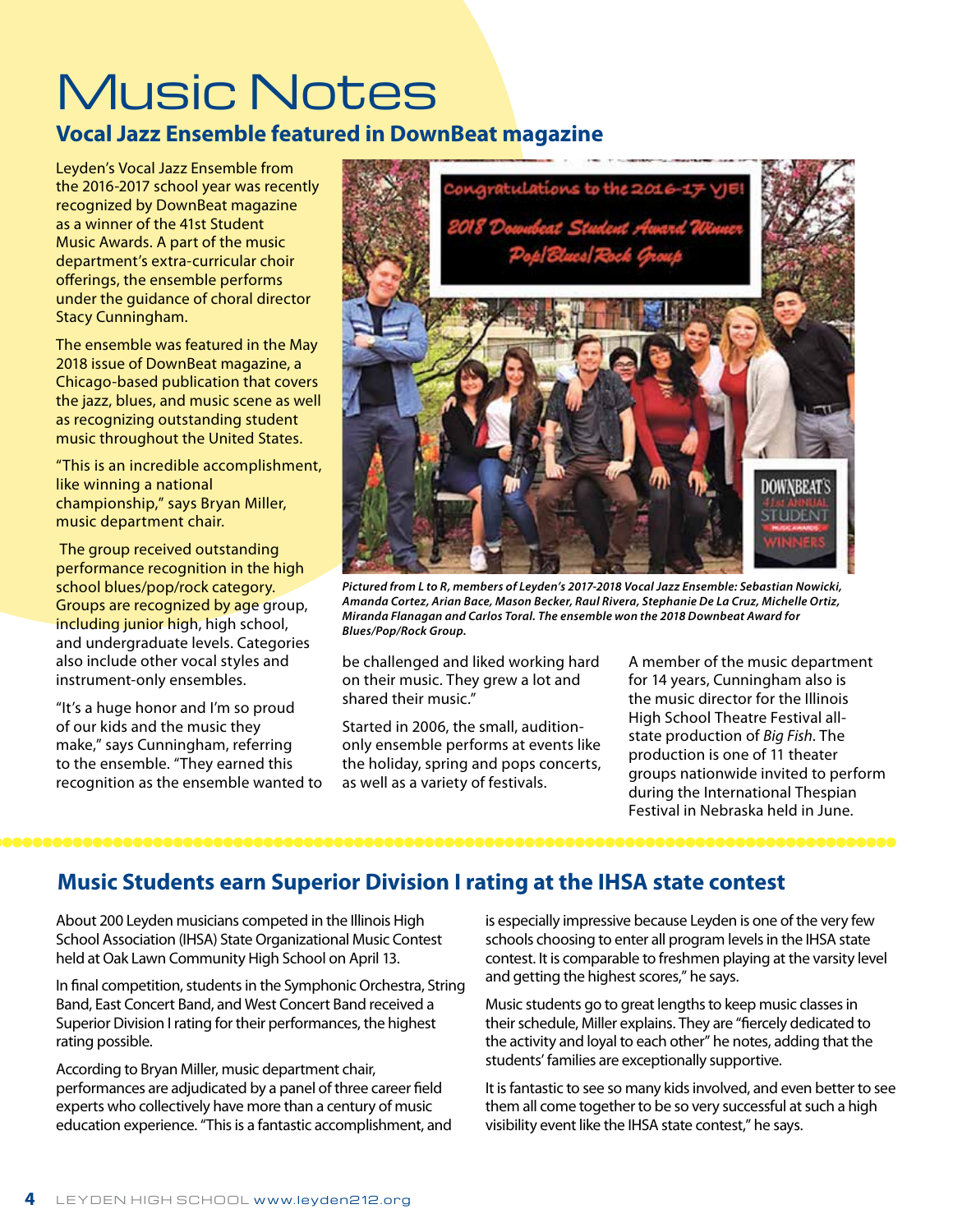## Congratulations Honor Society Inductees

During the 2017-2018 school year, academically talented students from both campuses were inducted into the following honor societies. Congratulations to all inductees for meeting the academic standards set by each society.

#### **La Sociedad Honoraria Hispanica**

*(Spanish Honor Society)*

#### **East**

*Xavier Ahuad, Erik Flores, Michelle Hinich, Madison Jedlink, Kacper Kijowski, Deisy Leon, Dannalee Mata, Corali Medico, Carolina Meza Quintero, Julian Muñoz, Alexander Ramírez, Andre Rodríguez, Patrick Sarad, Nancy Torres, Tamara Trejo, and Abraham Vazquez*

#### **West**

*Dennise Arriaga, Jimmy Bui, Gonzalo Carrillo, Fernanda Casas, Kimberly Celis, Giselle Córtez, Giovanni De La Torre, Andrea García, Natalia Jacinto, Adrian Lechuga, Ángel López, Lisett López, Jacqueline Quiñones, Evelyn Ramírez, Diane Santos, and Julissa Villegas*

#### **National Honor Society East**

*John Paul Aguirre, Xavier Ahead, Sandra Bevilacqua, Catherine Saponieri, Yesenia Diaz, Isabella DiLollo, Gloria Goray, Amaiya Hernandex, Cesar Hernandez, Michelle Hinich, Kacper Kijowski, Julia Kostadinova, George Linares, Christopher Lingat, Luis Lopez, Nathaniel Martinez, Dannalee Mata, Clarissa Messina, Oscar Meza-Quintero, Carolina Meza-Quintero, Carolina Michalek, Jenny Molini, Christian Moscosa, Tony Nguyen, Kamila Obrzut, Paul Payne, Gerardo Porras,* 

*Julia Rzasinska, Jorge Sandoval, Patrick Sarad, Roger Sewell, Aakash Shah, Vivianna Tafolla, Nicole Toloczko, Adam Trzaska, Beatriz Verin, Danielle Weimerskirch, and Julia Werynksi* 

#### **West**

*Jostin Alvarado, Kristy Bui, Omar Coronel, Giselle Cortez, Giovanni De La Torre, Carolina Duenas, Elle Engelke, Gisel Garcia, Maximus Gonzalez, Marco Guzman, Eduardo Hernandez, Stephanie Herrera, Ashlee Jimenez, Adrian Lechuga, Jennifer Lopez, Lisett Lopez, Ronaldo Melgar, Macy Michorczyk, Emily Najera, Keylany Perez, Jacqueline Quinones, Jazlynn Ramirez, Jessica Rangel-Galera, Itzel Rayo, Jasmine Rivera, Karla Rubio, Bartlomiej Saminski, Ivan Solis, Kiara Valenzuela, and Maritza Valle*

#### **National Technical Honor Society East**

*Melissa Salgado, Marisa Sandoval, Aleksandra Jez, Ola Mikina, Corey Lavallais, Candy Rosales, Madison Jedlink, Victoria Dahlke, Stephani Roman, Giselle Jimenez, Alexis Gomez, and Olivia Mendron*

#### **West**

*Edward Louis, Thinh Tran, Mario Aguirre, Jennifer Lopez, Jeremiah Ginez, Erica Stenhaug, Jenessa Saez, Precious Bowling, Jimmy Bui, Evelyn Abundes, Juan Yarnez, Jesus Carranza, and Jessica Ortiz Hernandez*

### **Societe Honoraire de Francais**

*(French Honor Society)*

#### **East**

*Adam Chojnowski, Maryfer Corona, Bridget Covarrubias, Yahaira Espino, Vitaliy Garasymovych, Jasia Gosanko, Lixzy Herrera, Sean Kilraine, David Matysek, Omar Montiel-Martinez, Gabriel Skowronek, Luis Villanueva, and Wiktoria Zielinski*

#### **West**

*Mario Aguirre-Rosales, Alan Alaniz, Jason Alvarado, Jesus Carranza, Yahuana Colon Vazquez, Paola Corral, Oscar Diaz, Sofia Flores, Angel Gomez, Ashlee Jimenez, Andre Martinex, Nicole Mendez, Emily Najera, Giselle Rios, Laura Sanchez-Flores, Marlene Sandoval, and Jasmine Zesati*

#### **Societa Onoraria Italica**

*(Italian Honor Society)*

*Jenny Alcaraz, Sandra Bevilacqua, Daniela Corral, Stephanie Danek, Isabella Dilollo, Janet Kitova, Clarissa Messina, Jennifer Molini, Bryan Muro-Enriquez, Claire Murray, Carmine Paolella, Jamine Paredes, Gabriella Ponziano, Catherine Saponieri, and Rosa Terenzio* 

## Sports Briefs

**Badminton:** The team finished in 3rd place at the Leyden Invite.

**Baseball:** Catcher Matt Ozanic is the WSC GOLD Player of the Year; and John Auge, Matt Ozanic, and Nick Herrera are allconference athletes.

**Boys' Gymnastics:** The varsity ended the season with a 4-1 record, and placed 2nd in the conference and at the Eagle Invite. Gabe Bahena, Firas Harb, and Alex Muniz are all-conference athletes. Bahena also was a state qualifier & IHSGCA scholarship award winner. The junior varsity placed 2nd in conference; and the frosh/soph team had a 5-0 dual meet record and are conference champs.

**Girls' Soccer:** The team played in the Windy City Ram Classic Soccer Tournament Consolation Bracket Championship Game at the Chicago Fire Toyota Park Stadium, and Liliana Herrera-Reyes was named an all-tournament team member. Nine graduating seniors are all-academic athletes; Nicole Sedlacek, Angelica Perez, and Liliana Herrera-Reyes are allconference athletes; and Liliana Herrera-Reyes also earned an all-sectional honorable mention.

**Softball:** Leyden softball made the Max Preps Top 10 Teams in Illinois State Ranking for the first month of this year's softball season. Currently, Leyden is 18-4 overall. The team was #3 seed in the Niles West Sectional; and the highest seed at the Maine East Regional. One graduating senior will play college softball on scholarship next year.

**Girls' Track:** Ten athletes finished the season with individual all conference

honors, including first place finishes in the 4x100 relay. In addition, Esther Aldana is the conference champion in the 100, 200, and long jump. The season ended with a 3rd place finish at the sectional track meet and included Aldana placing first in the long jump, 100m, and the 200m dash. She also moved on to the all-state category by finishing 5th in the long jump, placing 12th in the state in the 200, and 15th in the 100. She will be running for De Paul University next season on scholarship. This season four school records were broken: Esther Aldana in the 100, 200, and long jump, and Isabelle Ivy-Raydl in the triple jump.

**Boys' Volleyball:** The team finished 22- 15, taking 3rd place in conference, 2nd place at the Eagle Invite, and 3rd place at the Streamwood Invite. Robert Elem and Tom Radziszewski were named to the allconference team.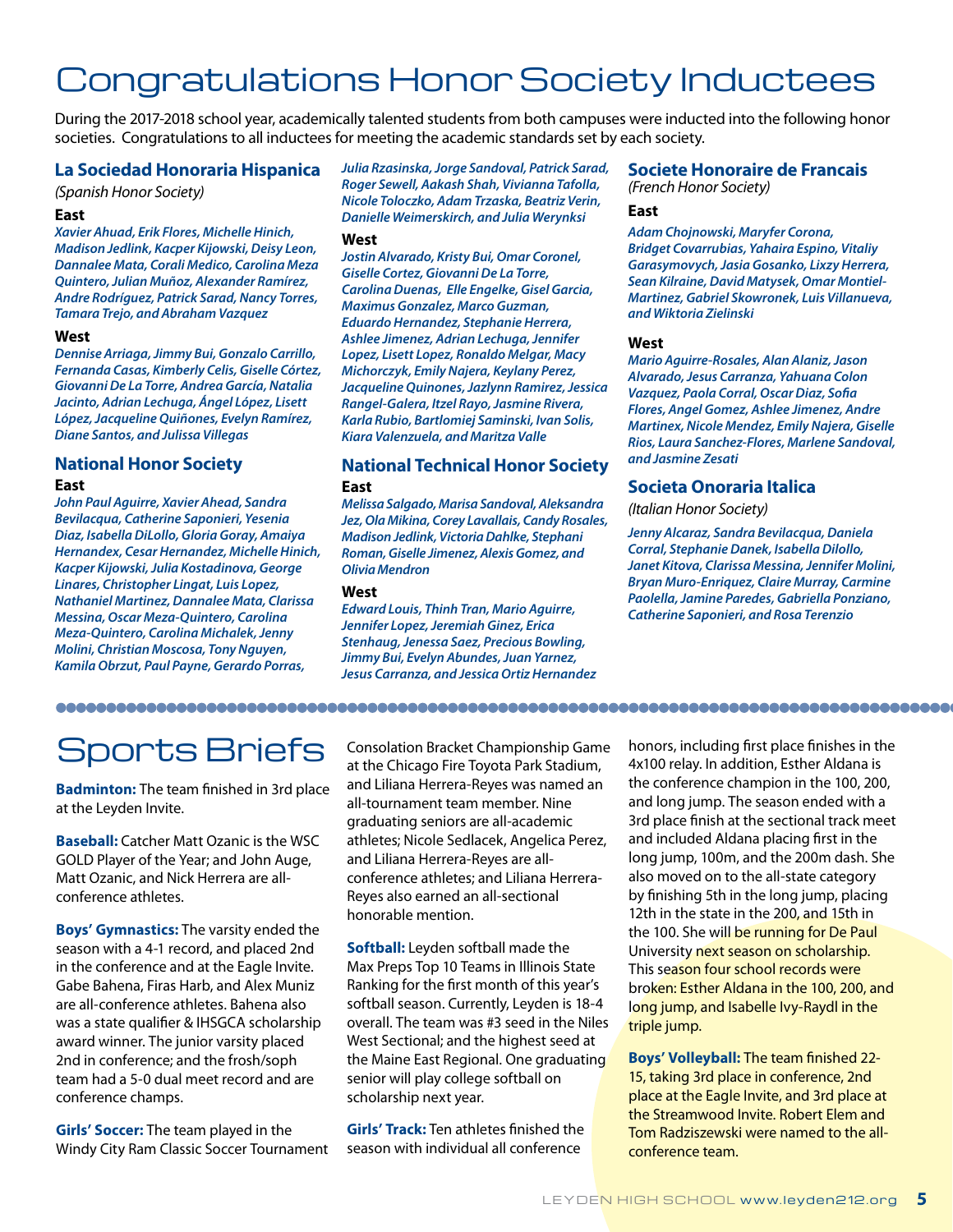# #leydenpride



*Pictured from left to right: sophomore Angalina Pope and visitor Emerson Kraft, 11. Emerson accompanied her mother, teacher Sheila Kraft, to Take Your Daughters and Sons to Work Day held in April. She observed her mom at work and also participated in her physical science class. Using Skittles and M&M candies, Emerson learned about the atom, the smallest component of matter.* 





*Four students won first place in the pitch competition and also were voted "crowd favorite" by Verizon corporate judges at the Verizon Innovative Learning and Design Thinking, Chicago Regional Pitch Competition held in May. Participants used the design thinking process and promising technology to create a solution for their business partners. Pictured from left to right: Kimberly Celis, Julian Balboa, Jeremy Bui, and Kiara Valenzuela.* 



*Pictured from left to right: 2018 BRIDGE Program graduates Cesar Aguirre, Eric Lagunas, Kristyan Barron, Alyssa Garcia, Jessica Berns, Hunter Smith. Six seniors were recognized for their accomplishments at Leyden's annual BRIDGE Program Graduation Tea held in early May.* 



*Fourteen students were honored at the Inspirational Eagle Award Ceremony held in the Nardini Library this spring. Leyden seniors who demonstrate excellence in academics, attendance, behavior, and citizenship were recognized for their achievements. The annual event is sponsored by the district and the Rotary Club of Chicago-O'Hare Foundation.*

000000000000000000000000000000000000



*2017-2018 retirees: front row, left to right - Eileen Wilfinger, Diane Merkle and Rose Kerley; back row, left to right - Michael Bodin, Kim Gerber, Steve Marten, Randy Conrad, Tom Janeteas.*

### **Congratulations** 2017-2018 Retirees You Will Be Missed

Happy retirement to the twelve District 212 employees who retired during the 2017-2018 school year. As a group, the retirees represent 305 years of dedication and service to the Leyden community. Thank you for everything you've done to insure our students' success and to keep Leyden running smoothly.

All the best to Randy Conrad and Thomas Janeteas, administration; Michael Bodin, Kim Gerber, Stephen Marten and Diane Merkle, faculty members; Eileen Wilfinger, educational support personnel; Pamela Arnold, Rosalinda Kerley and Margie Uriostegui, fiscal services; Tammy Schwartzenberger, food services; and Rene Ochoa, maintenance.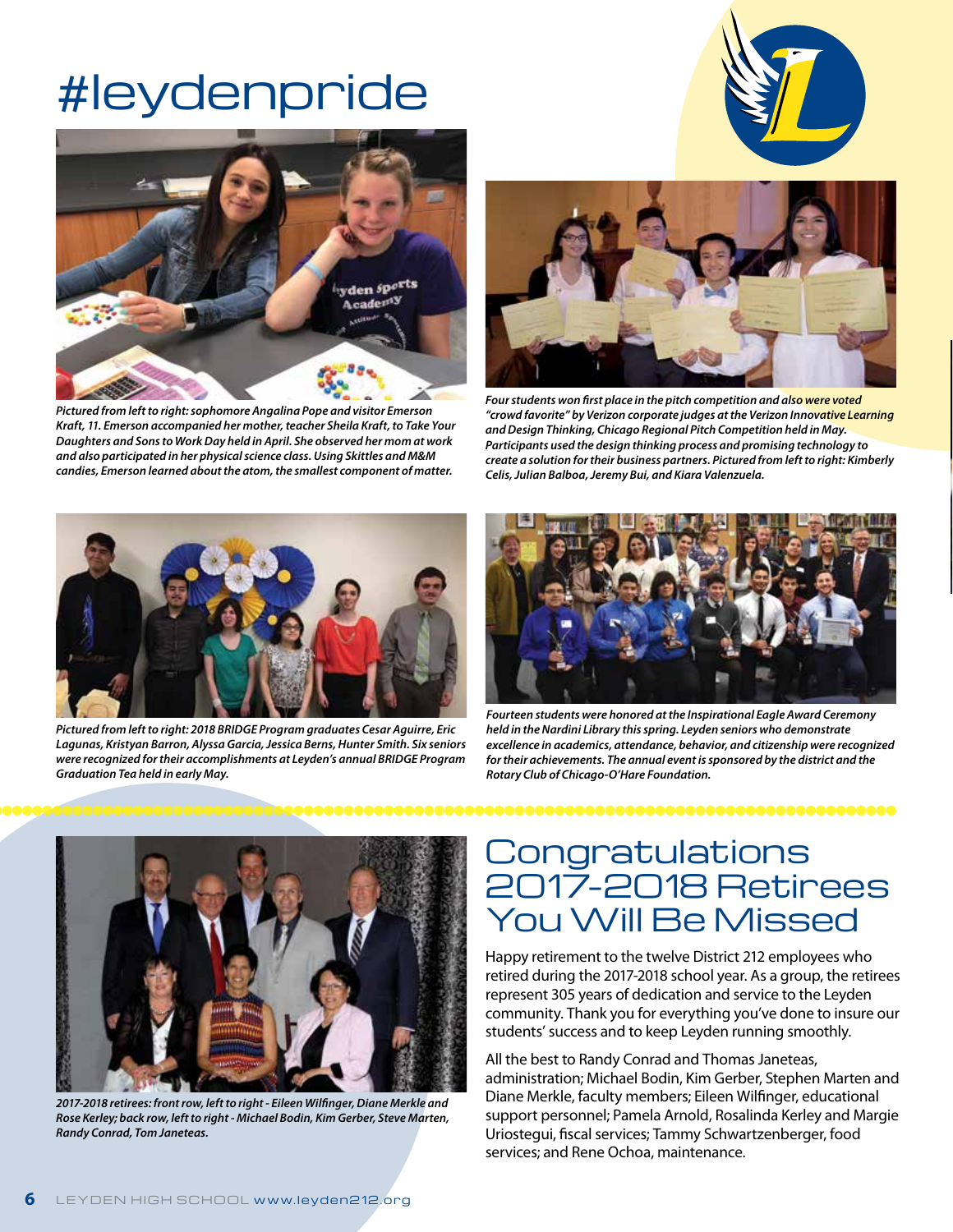# Graduation 2018